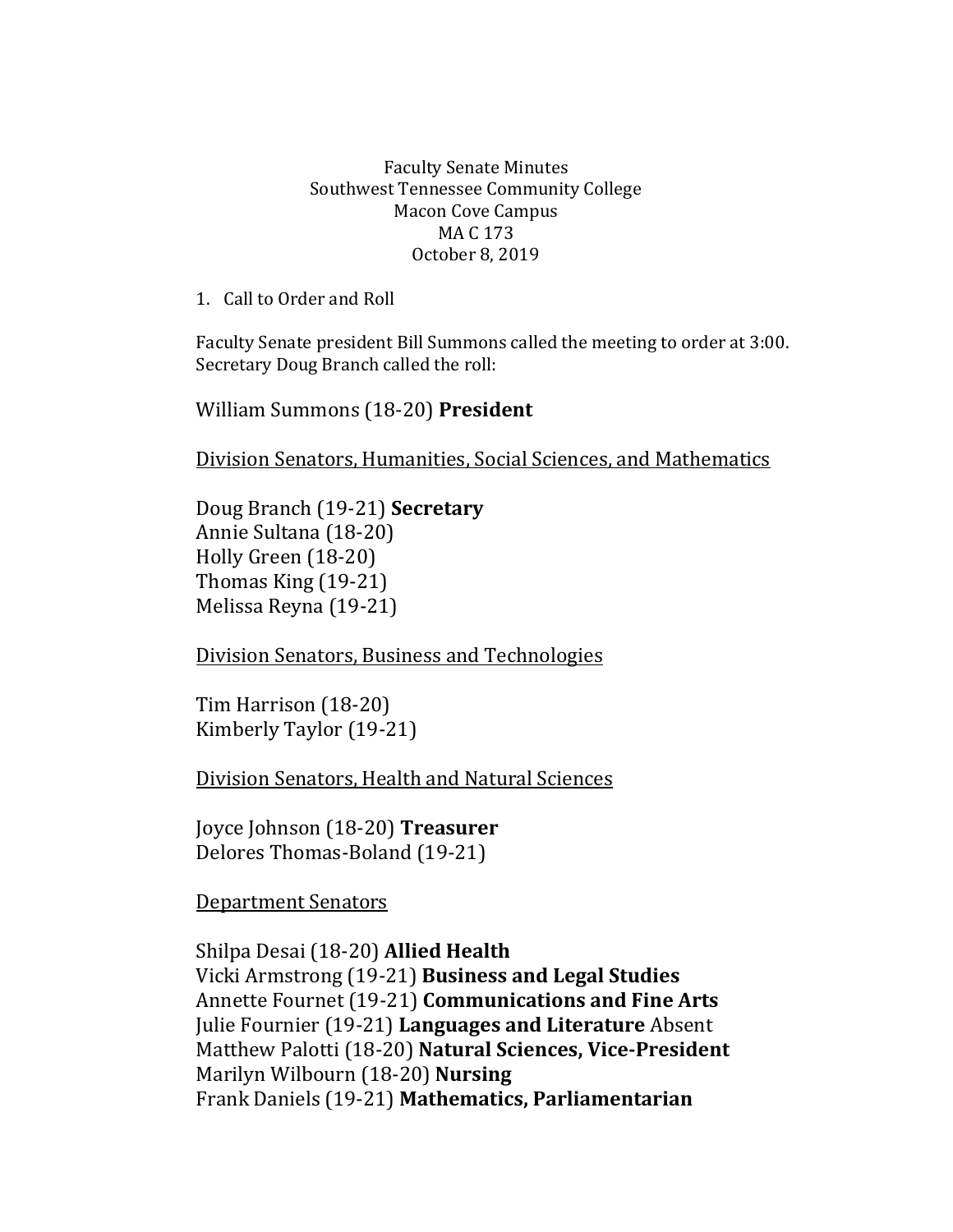## Stewart White (19-21) **Technologies** Darcy Sims (19-21) **Social and Behavioral Science** Absent

2. Approval of Minutes

The body approved the minutes from the September, 2019 faculty senate meeting.

Reports from Senate Officers and Senate Committee

A. Matthew Palotti, vice-president, reported on the senate executive committee's regular monthly meeting with Sindy Abadie, Special Assistant to the Vice President of Academic Affairs.

Among the items in Matthew's report:

--There is an administrative focus on a new governance structure, including new committees to be formed by the president. There will be a Student Success Council and an Institutional Affairs Council, the latter dealing with all affairs not directly related to student success. All issues at the school will be filtered through one of these two councils. There will be a third council, too, yet unnamed, that will serve as a kind of "final say" committee. The goal of these committees is to streamline processes having to do with issues the school faces.

- B. Doug Branch, secretary, noted that he had sent a letter of commendation to Dr. Tracy Hall, expressing the faculty's thanks for recent raises. Doug had been asked at the previous meeting to compose and deliver send such a letter.
- 3. Old Business
	- A. Joyce Johnson met with Jonathan Welden, director of the physical plant, regarding concerns about the difficult parking situation at the Union Avenue Campus. Joyce summarized that meeting. Notes from the meeting are appended to these minutes.
	- B. Matthew Palotti noted that the senate's report to Dr. Hall about the proposed amendment to the senate constitution, the amendment having to do with a restructuring of the process by which the promotion and tenure committees are chosen, had not received a response. The body decided that if we do not hear from Dr. Hall, we will assume her approval of the amendment.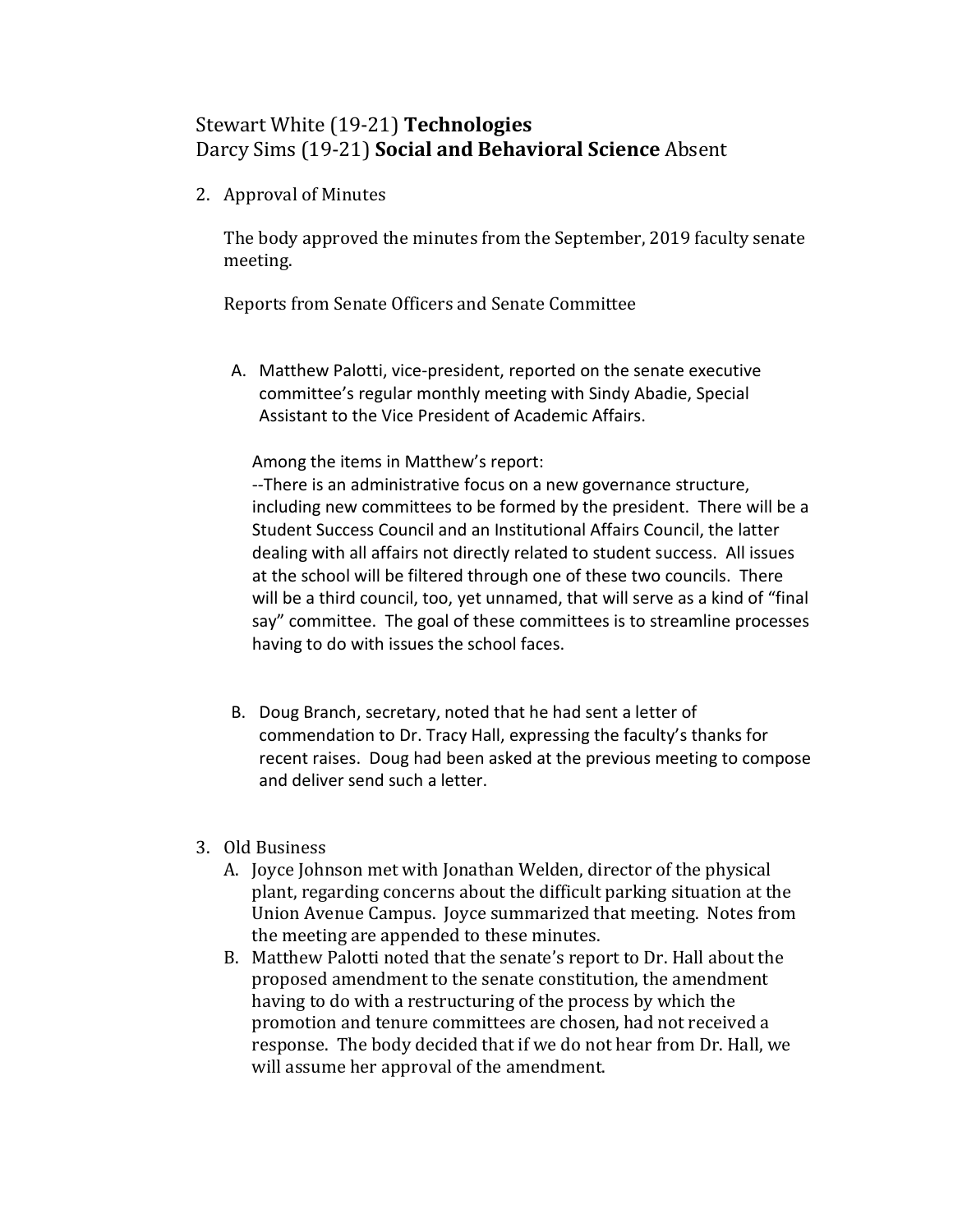- 4. New Business
	- A. Bill Summons, president, opened a discussion concerning the creating of new policies for faculty appointments. One major issue involves term contracts, many of which we have at Southwest. TBR wants colleges to phase these out, to be used only in unusual circumstances. The question becomes how, or whether, Southwest transitions faculty currently serving term contracts tenure track contracts. At issue, too, would be how the years already served under term contracts should count if a faculty member moves to a tenure track contract. Bill suggested the formation of an ad hoc faculty senate committee to propose recommendations. Frank Daniels, Matthew Palotti, Delores Thomas-Boland, and Thomas King agreed to serve on such a committee.
	- B. Bill stressed the importance of communication with faculty, urging departmental senators to email their departments regularly. Doug added that it would be helpful if division senators could have regularly updated lists for members of their division, too, in order to facilitate communication. Bill noted that Sindy Abadie was currently attempting to create and distribute such lists.
- 5. The meeting was adjourned by Bill Summons at 4:40.

Respectfully Submitted,

Doug Branch,

Faculty Senate Secretary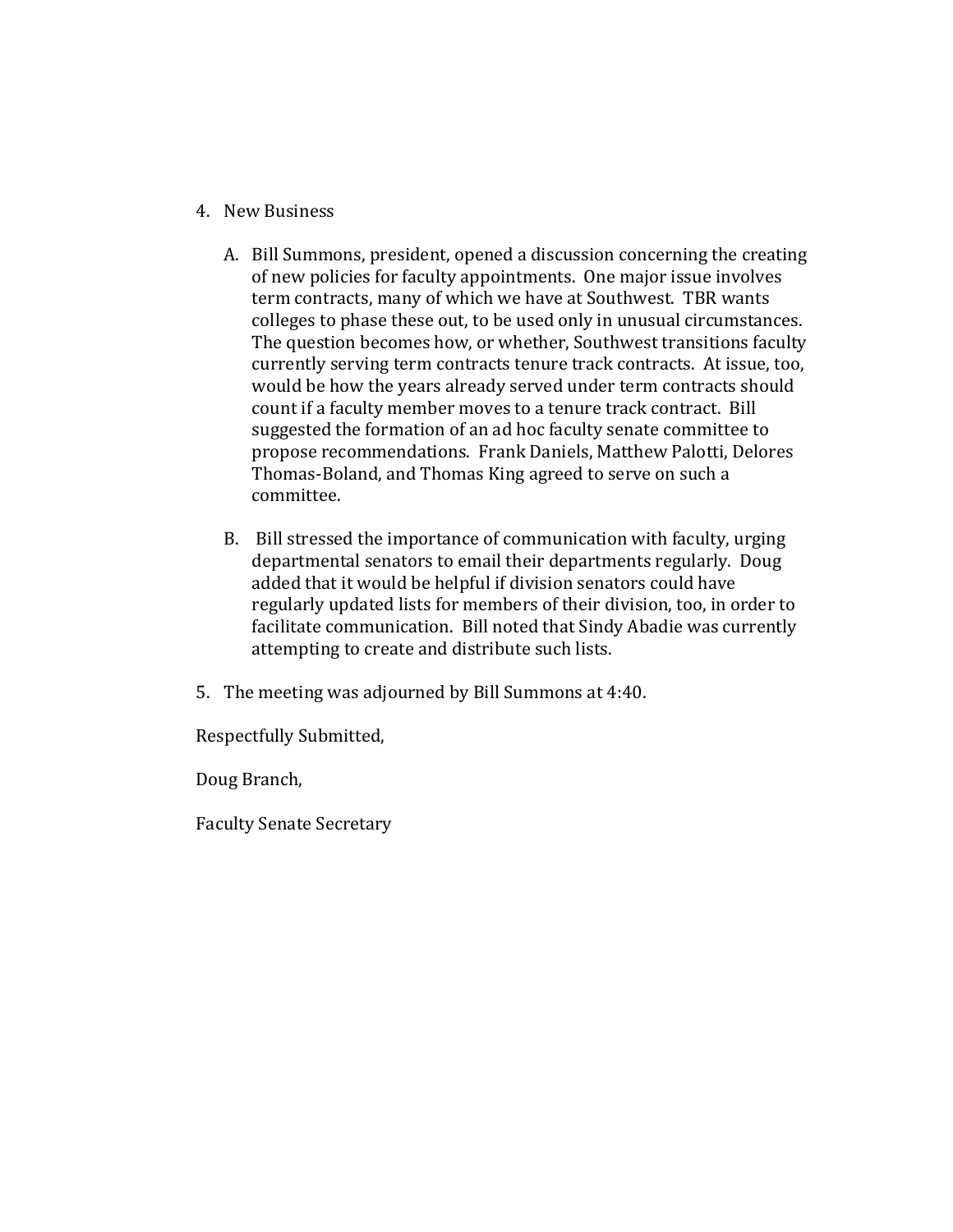Faculty Senate – Joyce Johnson

Meeting with Jonathan Welden, Director of Physical Plant

Re: Parking at Union

Sept 26, 2019 11am

What is the parking status at Union?

Parking study was finished in early June. The state architecture received the report. There was a meeting set with the administration – Mike Neal, Monica Johnson, Murray Harris. When the study was conducted, it was with the assumption that Beale Street lot would be returned to faculty/employee red lines.

Recommendations from the parking study:

1. In general, we have enough parking to adequately cover our needs, but not for the long term.

2. We needed to increase marketing efforts letting students know where they can park.

3. Turn over Beale streel lot – return to employee only.

4. Renovate parking at Martin Luther King Drive (MLK) & Manassas. Encourage more use of this lot.

a. Issue – people don't feel safe and its too far to walk. It feels isolated and lacks a direct line of sight from the street; cross busy intersection.

Next Step:

- 1. Renovate MLK & Manassas
- a. Lighting

b. Security gate with campus police. 24/7 video camera surveillance

c. New fence

d. Create accessible route to campus so people feel safe.

e. Branding with our name so people know it is a Southwest lot.

f. Tennis court will become a pedestrian corridor. ADA accessible.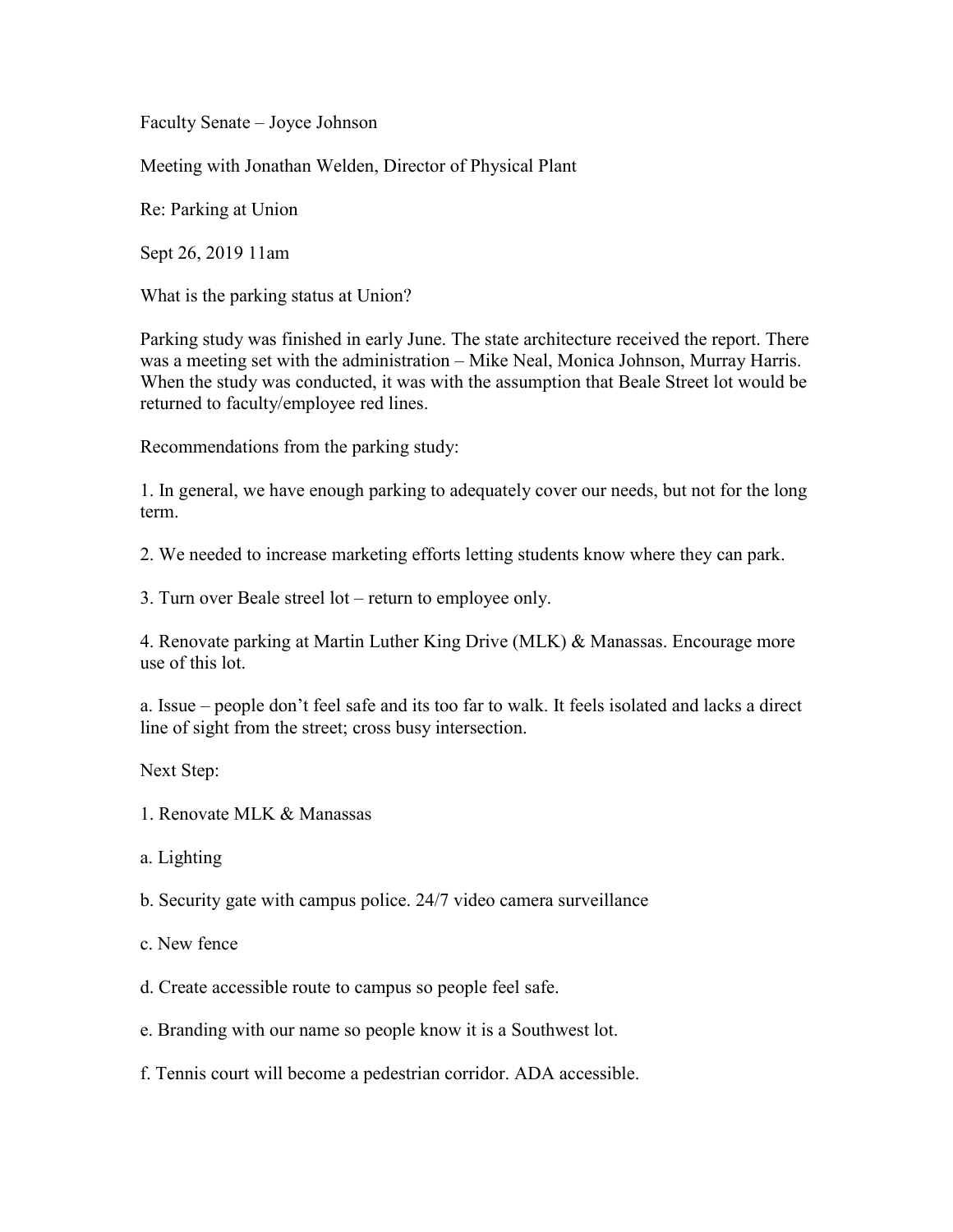g. Regrade the hill, add some ramps, 12-18 ft. paved corridor.

h. Created median(planted) across MLK to slow traffic and help pedestrians crossing MLK to parking lot. Walnut to Allied Health parking lot. Safety major part of their plan.

i. Return Myrtle (Beale St.) lot to employee.

Timeline:

· Approved by Dr. Hall late July early Aug (summer 2019)

· Submitted notice to TBR in late Aug.

· No clear date when Myrtle lot will be returned. During the renovation of student lot, it will be closed, so parking will be limited. May be able to restripe the lot summer 2020; but no defendant at this time.

· Realistic expectations for completion summer 2021 for renovation

What about additional parking at Office Depot Lot for Union?

Owner doesn't want to sell. They only want to lease the building & or parking space. Exploring option with the owner, there is a push by the administration to let him know Southwest's interest in that lot. If the institution would be able to purchase Office Depot lot, a parking garage would be too expensive. Building would be used for other needs – maybe academics. The school is still trying to get the MLGW building at Beale  $\&$ Myrtle.